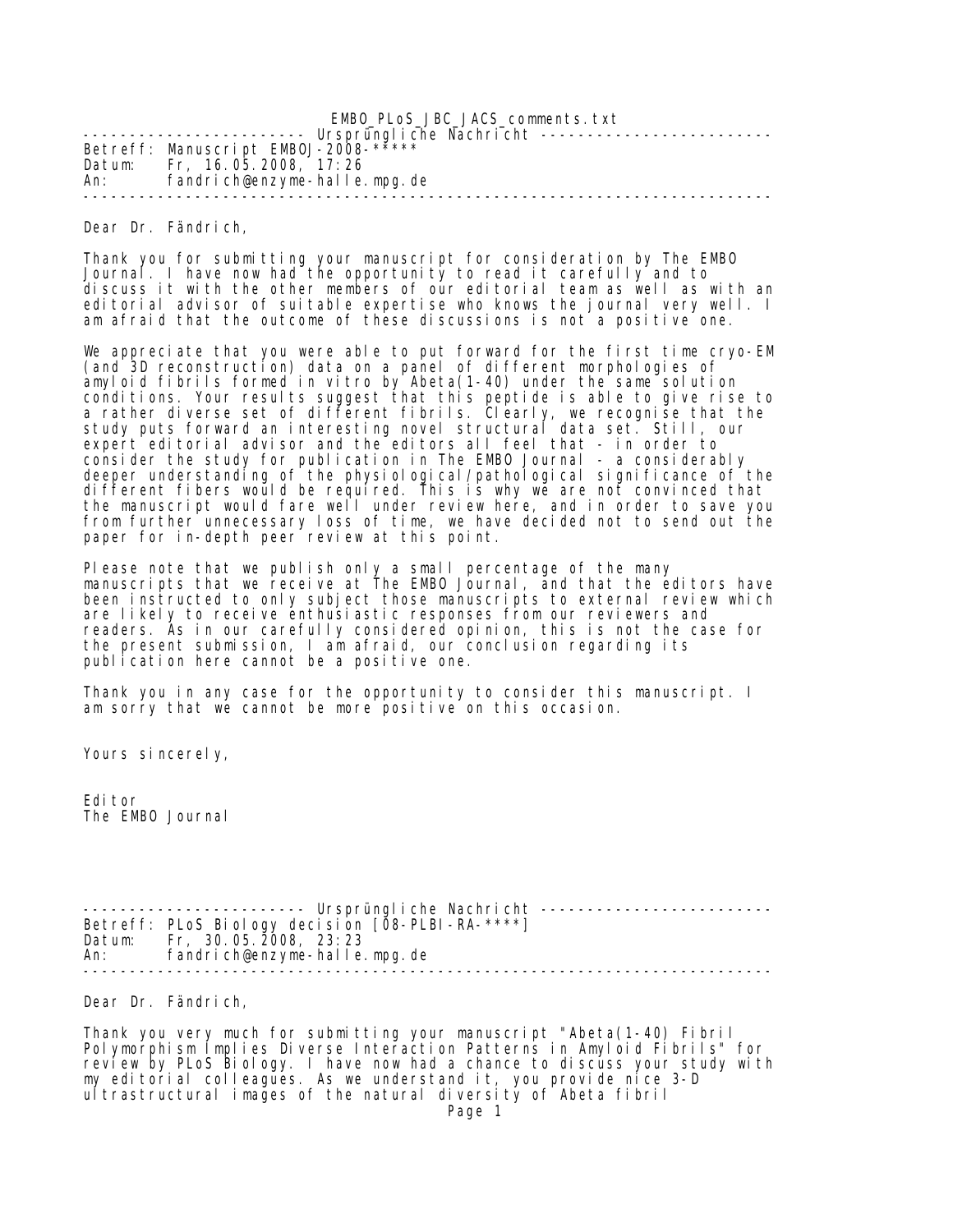EMBO\_PLoS\_JBC\_JACS\_comments.txt

morphologies. While we do not doubt the technical quality of your study, I am sorry to say that we are not persuaded the strength of advance reaches the level we must require for PLoS Biology.

I am sorry that we cannot be more positive on this occasion. While we cannot consider your manuscript for publication in PLoS Biology, we very much appreciate your wish to present your work in an Open Access publication. You may want to consider PLoS ONE (www.plosone.org), a swift, high-volume, efficient and economical system for the publication of peer-reviewed research in all areas of science and medicine; a unique publishing forum that will exploit the full potential of the web to make the most of every piece of research.

If you would like to submit your work to PLoS ONE we can transfer your files directly into PLoS ONE's manuscript handling system; please contact the PLoS ONE publication staff (plosone@plos.org) now citing your manuscript tracking number. If you would like more information about submitting to PLoS ONE please either visit its website or email plosone@plos.org.

I hope you appreciate the reasons for this decision, and will consider PLoS Biology for other submissions in the future.

Sincerely,

\*\*\*\*\*\*\*\*\*\*\*\*\*\*\*\*\*\*\*\*\*\*\*\*\*

Senior Editor, PLoS Biology

www.plosbiology.org

----------------------- Ursprüngliche Nachricht --------------------------Betreff: From the JBC re: Manuscript M8:\*\*\*\*\* Datum: Mo, 14.07.2008, 17:59 An: fandrich@enzyme-halle.mpg.de --------------------------------------------------------------------------

M8:\*\*\*\*\* Dear Dr. Fändrich:

Your manuscript with Jessica Meinhardt, Carsten Sachse, Peter Hortschansky, and Nikolaus Grigorieff, entitled "Abeta(1-40) fibril polymorphism implies diverse interaction patterns in amyloid fibrils", has been reviewed by the Editorial Board. Unfortunately, the manuscript was not recommended for acceptance for publication in the Journal. Although the studies are done well and the data appear solid, concerns were expressed with respect to the novelty of the findings and the appropriateness of the JBC for the dissemination of these findings. The rationales for the focus on only the abeta40 peptide and the selection of buffers are weak. In addition, the relevance of the data produced using PBS is a concern, as the fibrils thus produced were felt to be unrepresentative of those generally obtained by others. Based on these recommendations, we must regretfully decline the manuscript for publication in the Journal.

Thank you for submitting your work for consideration for publication in the Journal. I hope you consider the Journal for your work in the future.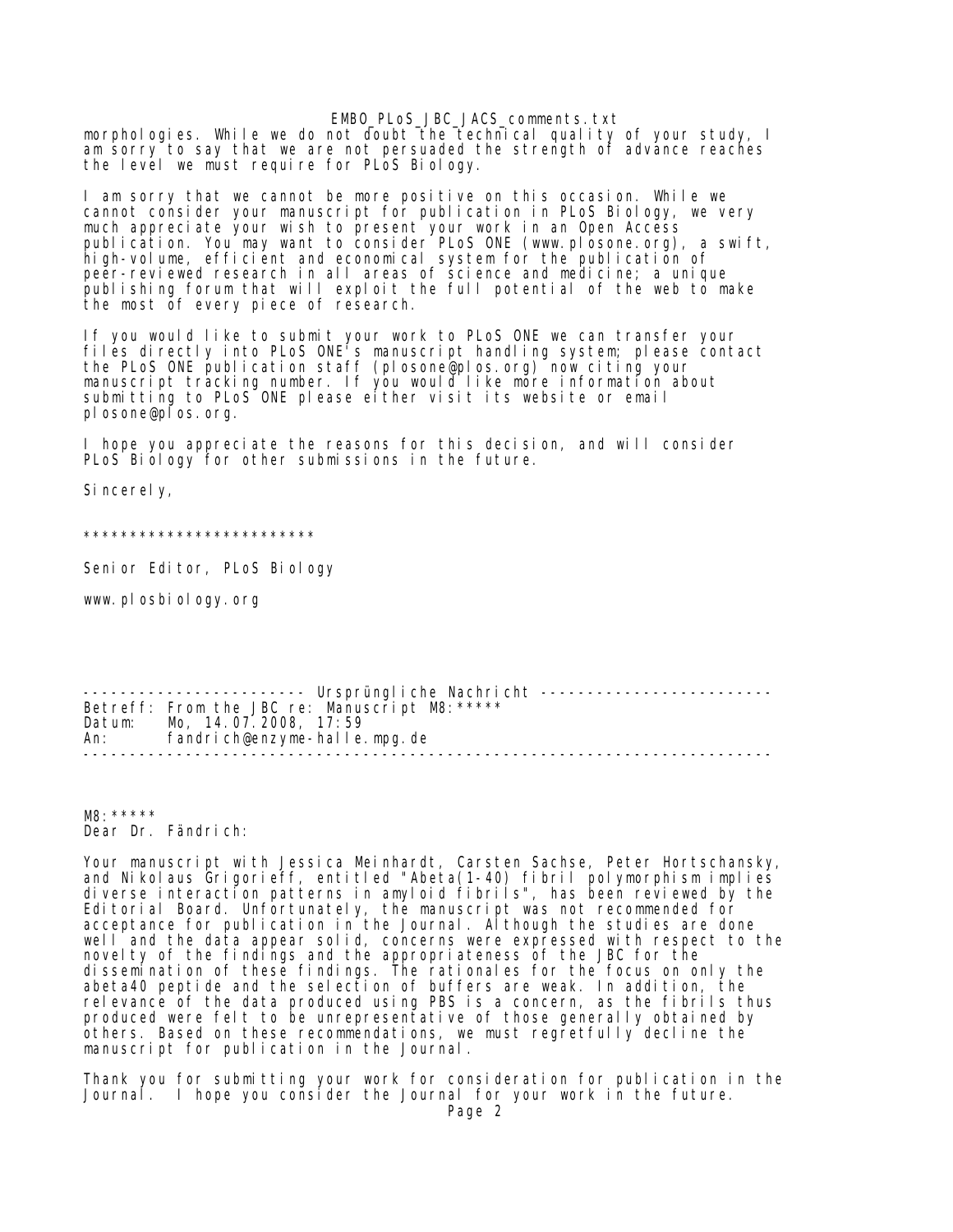Sincerely,

Associate Editor

Comments #1 for author: M8:\*\*\*\*\*

 Meinhardt et al. use a combination of TEM, cryo-EM, and image reconstruction to study the structures of fibrils formed by the 40-residue amyloid beta-protein (Abeta40). They find that a range of fibril morphologies exist within and between fibril formation processes occurring in PBS or borate buffer. Rigorous analysis of the fibril morphology distribution revealed differences in fibril width (w), cross-over distance (d), and moment of inertia (Iz). This study was beautifully done and confidence exists that the data are accurate. However, the contribution of the work to an improved understanding of mechanisms of fibril formation, and importantly, the biochemistry of amyloidogenesis, is modest at best. It appears that only the model of protofilament organization in Fig. 6 is potentially novel. In light of these issues, it may behoove the authors to consider publication of the work in a specialized structure journal (e.g., J. Structural Biol.).

 1. The first section of the results is nicely stated, but the data have existed for many years in the amyloid community. What is new here? Why was only the abeta40 form of Abeta studied, when abundant evidence suggests that parenchymal deposits are primarily formed by abeta42?

 2. What is the rationale for studying fibril formation in PBS versus borate? Why are these studies relevant to understanding fundamental aspects of fibril formation?

 3. The fibrils formed in PBS look very different from those published by many groups over many years. They are short and look like sheared or truncated fibrils. The value of comparative analyses of these fibrils with those produced in borate thus is questionable.

 4. It is curious that the authors argue that ``none of the ten single-fibril reconstructions readily corresponds to any previous structural model'' (p5, c1, l4 ex bot). By what criteria can this statement be made in the light of the actual data, which show generic amyloid fibril characteristics reproduced countless times by I aboratories around the world?

 5. The discussion point that the discrimination among different fibril types and the ability to manipulate their formation would be relevant for conformational diseases is debatable (p6, c2, l4). Conspicuous by its absence is a discussion of whether fibrils are actually pathologic (as opposed to oligomeric assemblies). Why do we care about fibrils if they are not the key pathologic agents in disease? In contrast, the succeeding sentence regarding prions appears more meaningful.

Minor points:

 1. WHO-designated nomenclature specifies that AB, where ``B'' is a lower case Greek beta, is the correct abbreviation for amyloid B-protein, and that ``amyloid B-protein'' is the correct designation for the peptide product of the APP gene. Please correct usage.

2. The meaning of the term ``natural'' is unclear (p2, c1, l3).

 3. Please add the parenthetical comment ``see Results'' after ``equation Page 3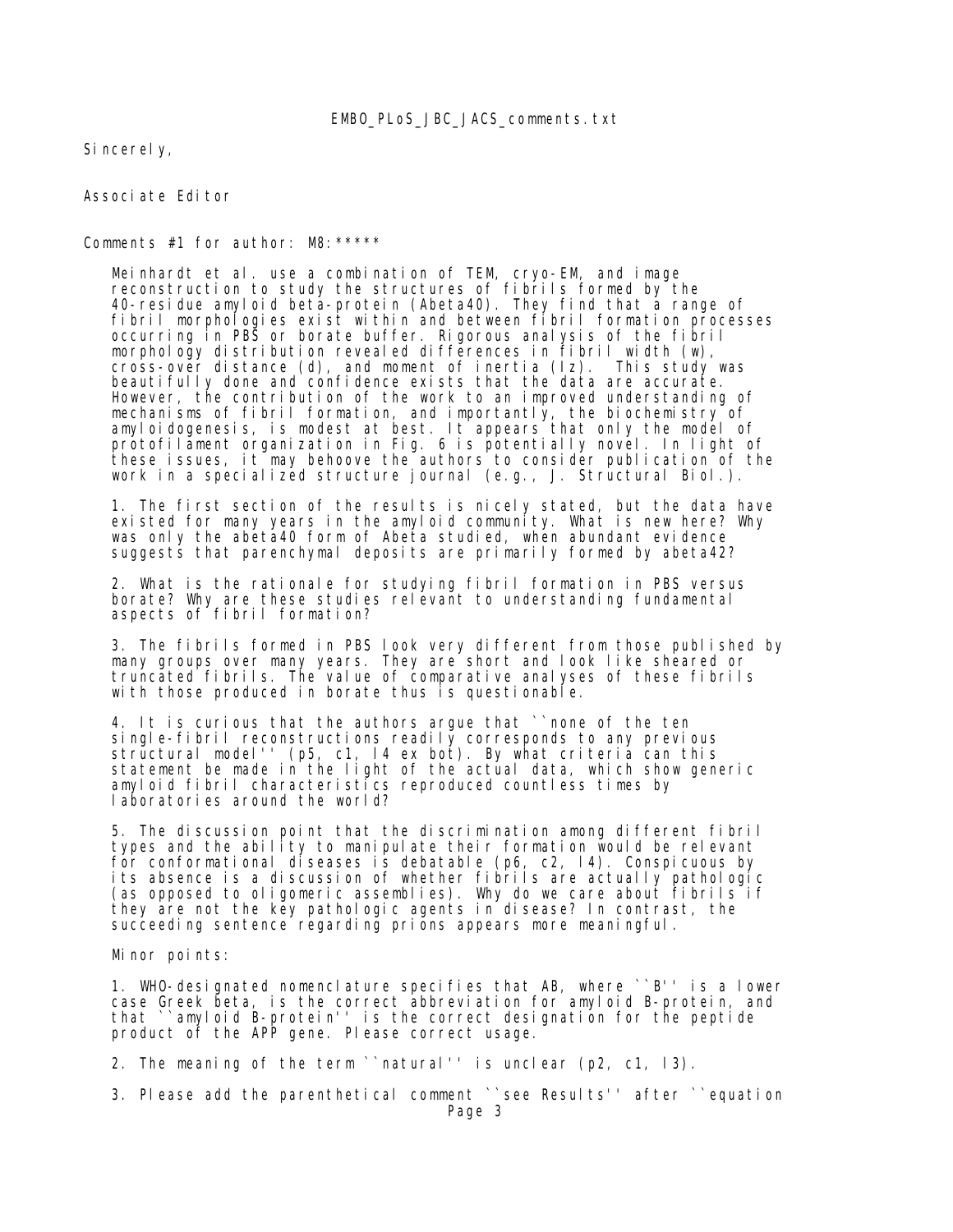EMBO\_PLoS\_JBC\_JACS\_comments.txt

1'' on p2, c2, l5 ex bot.

 4. The meaning of the term ``intermediate fibrils'' is unclear on p3,c2, l24. This reviewer is unaware of any such term.

 5. Correct usage required the addition of a comma after ``e.g.'' on p6, c1, l4.

Comments #2 for author: M8:\*\*\*\*\*

 This manuscript does an excellent job demonstrating that the Abeta fibril structure shows high variability (mostly dependent on the conditions in which the fibrils are produced), which partly agrees with previous work from the Tycko lab (ref. 22). The major difference with the present work is that different techniques were used (cryo-EM and TEM), instead of solid state NMR.

 There are two issues that need to be addressed: (1) the third paragraph of the Discussion section mentions that the present models were "compared" to previous models and it is not clear how this was done (this is a very important topic), and (2) what is the physiological relevance of the work (this is just mentioned in the final paragraph, and needs to be elaborated further). Is there any rigorous evidence that "native" amyloid fibrils in the human brain are heterogenous? This would go against statements put forth by David Eisenberg and co-workers

----------------------- Ursprüngliche Nachricht --------------------------Betreff: Fändrich ja-2008-\*\*\*\*\*\* -- Manuscript Decision 11-Aug-2008 Datum: Mo, 11.08.2008, 17:49 An: fandrich@enzyme-halle.mpg.de --------------------------------------------------------------------------

11-Aug-2008

Dr. Marcus Fändrich Enzymology of Protein Folding Max-Planck Research Unit Weinbergweg 22 Halle an der Saale, 06120 Germany

RE: Journal of the American Chemical Society Manuscript Decision Manuscript ID: ja-2008-\*\*\*\*\*\* Manuscript Type: Article Title: "Abeta(1-40) Fibril Polymorphism Implies Diverse Interaction Patterns in Amyloid Fibrils" Author(s): Meinhardt, Jessica; Sachse, Carsten; Hortschansky, Peter; Grigorieff , Niko ; Fändrich, Marcus

Dear Dr. Fändrich:

Your manuscript on "Abeta(1-40) Fibril Polymorphism Implies Diverse Interaction Patterns in Amyloid Fibrils" provides interesting microscopic structural detail for this important protein. However, the work lacks the chemical insights needed for JACS. This work is certain to receive favorable reviews in Journals at interface of neurochemistry and/or protein structure. We regret that JACS will be able to review this work.